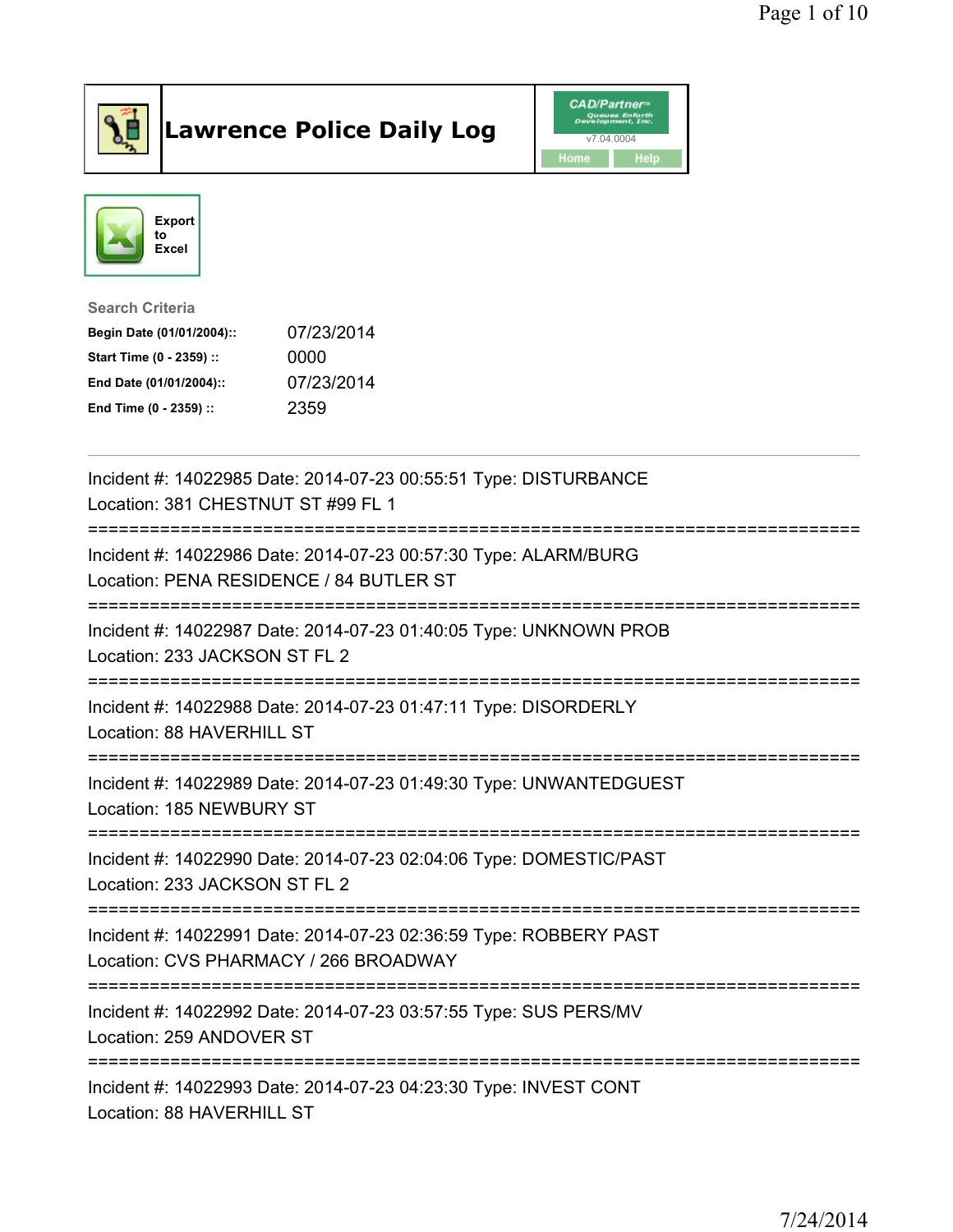| Incident #: 14022994 Date: 2014-07-23 05:25:16 Type: MAN DOWN<br>Location: 355 BROADWAY                                               |
|---------------------------------------------------------------------------------------------------------------------------------------|
| Incident #: 14022995 Date: 2014-07-23 06:34:14 Type: ALARMS<br>Location: 411 RIVERSIDE DR                                             |
| Incident #: 14022996 Date: 2014-07-23 07:01:45 Type: LARCENY/PAST<br>Location: DAYBREAK SHELTER / 19 WINTER ST                        |
| Incident #: 14022997 Date: 2014-07-23 07:22:08 Type: DOMESTIC/PAST<br>Location: 233 JACKSON ST FL 2                                   |
| Incident #: 14022998 Date: 2014-07-23 07:25:31 Type: AUTO ACC/NO PI<br>Location: COMMON ST & HAMPSHIRE ST                             |
| Incident #: 14022999 Date: 2014-07-23 07:31:20 Type: KEEP PEACE<br>Location: 185 NEWBURY ST                                           |
| Incident #: 14023000 Date: 2014-07-23 07:47:19 Type: LOST PROPERTY<br>Location: 90 LOWELL ST                                          |
| ==============================<br>Incident #: 14023001 Date: 2014-07-23 07:55:40 Type: ALARMS<br>Location: 421 S BROADWAY             |
| Incident #: 14023002 Date: 2014-07-23 07:57:00 Type: ALARMS<br>Location: 27 WYMAN ST                                                  |
| Incident #: 14023003 Date: 2014-07-23 07:57:09 Type: B&E/MV/PAST<br>Location: 58 CONGRESS ST                                          |
| Incident #: 14023004 Date: 2014-07-23 08:14:23 Type: STOL/MV/PAS<br>Location: 146 OLIVE AV                                            |
| Incident #: 14023005 Date: 2014-07-23 08:26:11 Type: B&E/PAST<br>Location: 132 BEACON AV                                              |
| :===================================<br>Incident #: 14023006 Date: 2014-07-23 08:36:24 Type: STOL/MV/PAS<br>Location: 204 WATER ST #3 |
| Incident #: 14023007 Date: 2014-07-23 08:41:25 Type: ALARMS<br>Location: AE4 LIOIAIADD CT                                             |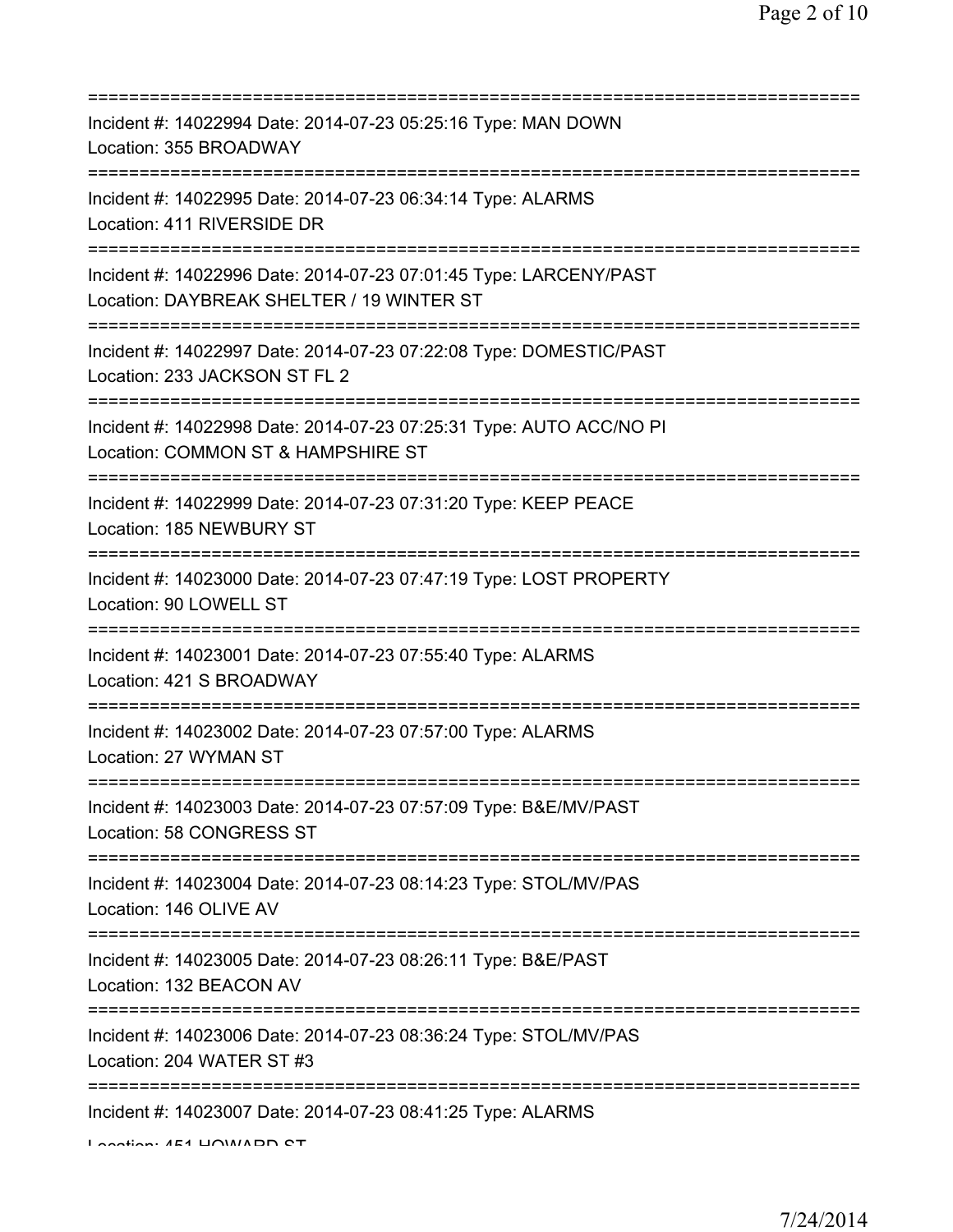| Incident #: 14023008 Date: 2014-07-23 08:55:33 Type: DOMESTIC/PROG<br>Location: 245 BROADWAY #13 FL 2<br>===========================     |
|------------------------------------------------------------------------------------------------------------------------------------------|
| Incident #: 14023009 Date: 2014-07-23 08:57:40 Type: RECOV/STOL/MV<br>Location: 345 LOWELL ST                                            |
| Incident #: 14023010 Date: 2014-07-23 09:05:55 Type: WARRANT SERVE<br>Location: 21 TRENTON ST FL 3                                       |
| Incident #: 14023011 Date: 2014-07-23 09:23:04 Type: DOMESTIC/PROG<br>Location: 14 DOYLE ST FL 1ST                                       |
| Incident #: 14023012 Date: 2014-07-23 09:31:50 Type: MISSING PERS<br>Location: 21 BYRON AV FL 1<br>===================================== |
| Incident #: 14023013 Date: 2014-07-23 09:33:08 Type: MEDIC SUPPORT<br>Location: 123 LOWELL ST FL 3<br>================================   |
| Incident #: 14023014 Date: 2014-07-23 09:33:52 Type: TOW OF M/V<br>Location: CRAWFORD ST & EXETER ST                                     |
| Incident #: 14023015 Date: 2014-07-23 09:44:12 Type: PARK & WALK<br>Location: FRANKLIN ST & HAVERHILL ST                                 |
| Incident #: 14023016 Date: 2014-07-23 09:49:41 Type: VIO CITY ORD<br>Location: AMESBURY ST & ESSEX ST                                    |
| Incident #: 14023017 Date: 2014-07-23 09:52:39 Type: TRESPASSING<br>Location: CRAWFORD ST                                                |
| Incident #: 14023018 Date: 2014-07-23 09:55:20 Type: COURT TIME<br>Location: APPLETON ST                                                 |
| Incident #: 14023019 Date: 2014-07-23 10:04:29 Type: DISORDERLY<br>Location: 66 PARKER ST                                                |
| Incident #: 14023020 Date: 2014-07-23 10:12:43 Type: THREATS<br>Location: HAVERHILL ST & JACKSON ST                                      |
| Incident #: 14023021 Date: 2014-07-23 10:26:50 Type: M/V STOP                                                                            |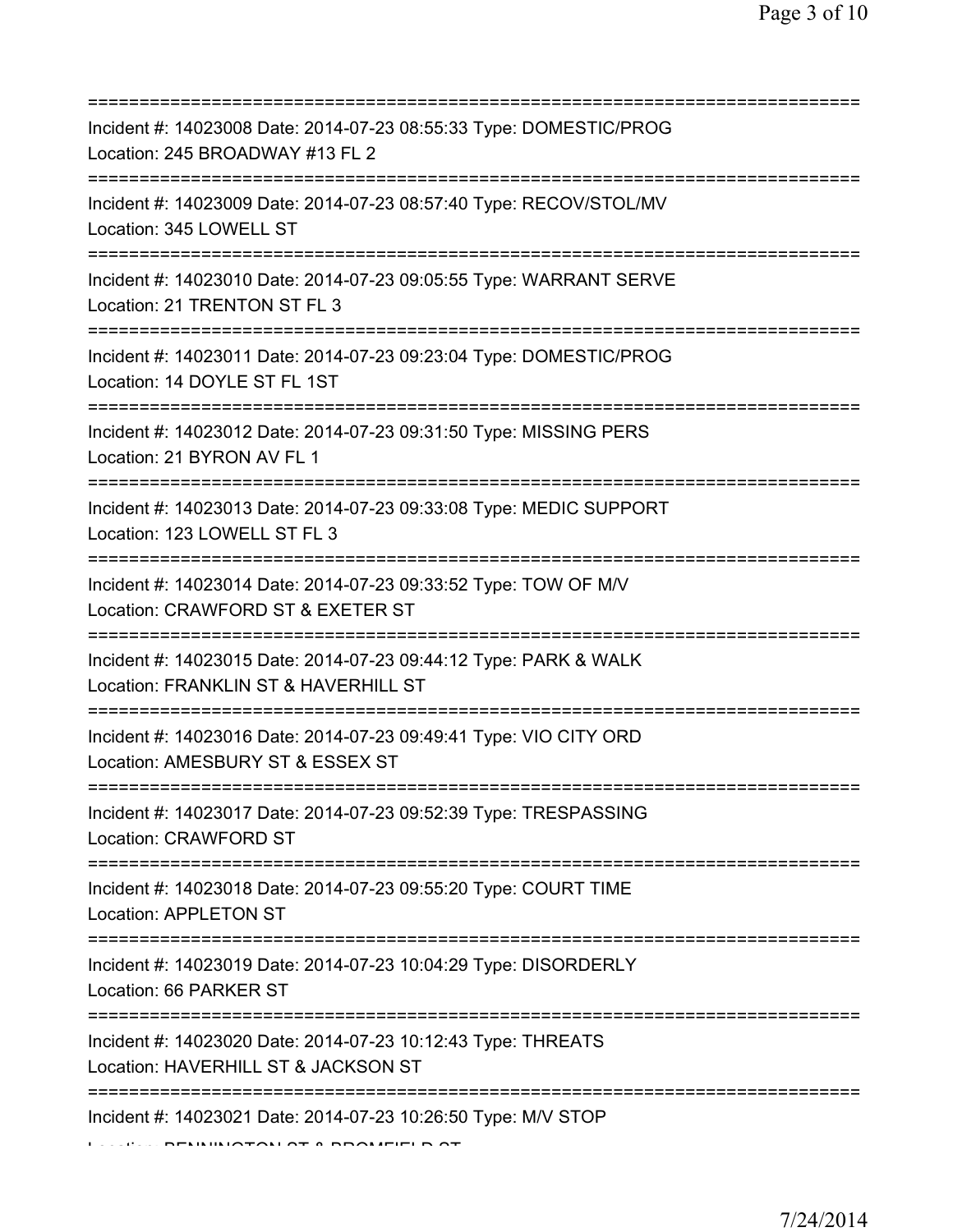| Incident #: 14023022 Date: 2014-07-23 10:28:31 Type: M/V STOP<br>Location: 575 COMMON ST                                               |
|----------------------------------------------------------------------------------------------------------------------------------------|
| Incident #: 14023023 Date: 2014-07-23 10:43:59 Type: STOL/MV/PAS<br>Location: 101 HAVERHILL ST                                         |
| Incident #: 14023024 Date: 2014-07-23 10:44:32 Type: INVESTIGATION<br>Location: FRANKLIN ST & HAVERHILL ST                             |
| Incident #: 14023025 Date: 2014-07-23 10:49:13 Type: ANIMAL COMPL<br>Location: 171 UNION ST FL 1                                       |
| Incident #: 14023026 Date: 2014-07-23 10:53:49 Type: INVESTIGATION<br>Location: 93 BRADFORD ST                                         |
| Incident #: 14023027 Date: 2014-07-23 10:54:35 Type: MAN DOWN<br>Location: 1 TREMONT ST<br>===================================         |
| Incident #: 14023028 Date: 2014-07-23 11:15:08 Type: M/V STOP<br>Location: COMMON ST & HAMPSHIRE ST<br>=============================== |
| Incident #: 14023029 Date: 2014-07-23 11:16:24 Type: M/V STOP<br>Location: BRADFORD ST & BROADWAY                                      |
| Incident #: 14023030 Date: 2014-07-23 11:17:49 Type: LARCENY/PAST<br>Location: LGH HUMAN RESOURCES OFFICE / 1 CANAL ST                 |
| Incident #: 14023031 Date: 2014-07-23 11:27:05 Type: MAL DAMAGE<br>Location: 414 HIGH ST                                               |
| Incident #: 14023032 Date: 2014-07-23 11:32:29 Type: INVESTIGATION<br>Location: OLIVER SCHOOL / 183 HAVERHILL ST                       |
| Incident #: 14023033 Date: 2014-07-23 11:35:32 Type: STOL/MV/PAS<br>Location: 4 ALDEN CT                                               |
| Incident #: 14023034 Date: 2014-07-23 11:38:16 Type: PARK & WALK<br>Location: COMMON ST                                                |
| Incident #: 14023035 Date: 2014-07-23 11:55:32 Type: UNWANTEDGUEST                                                                     |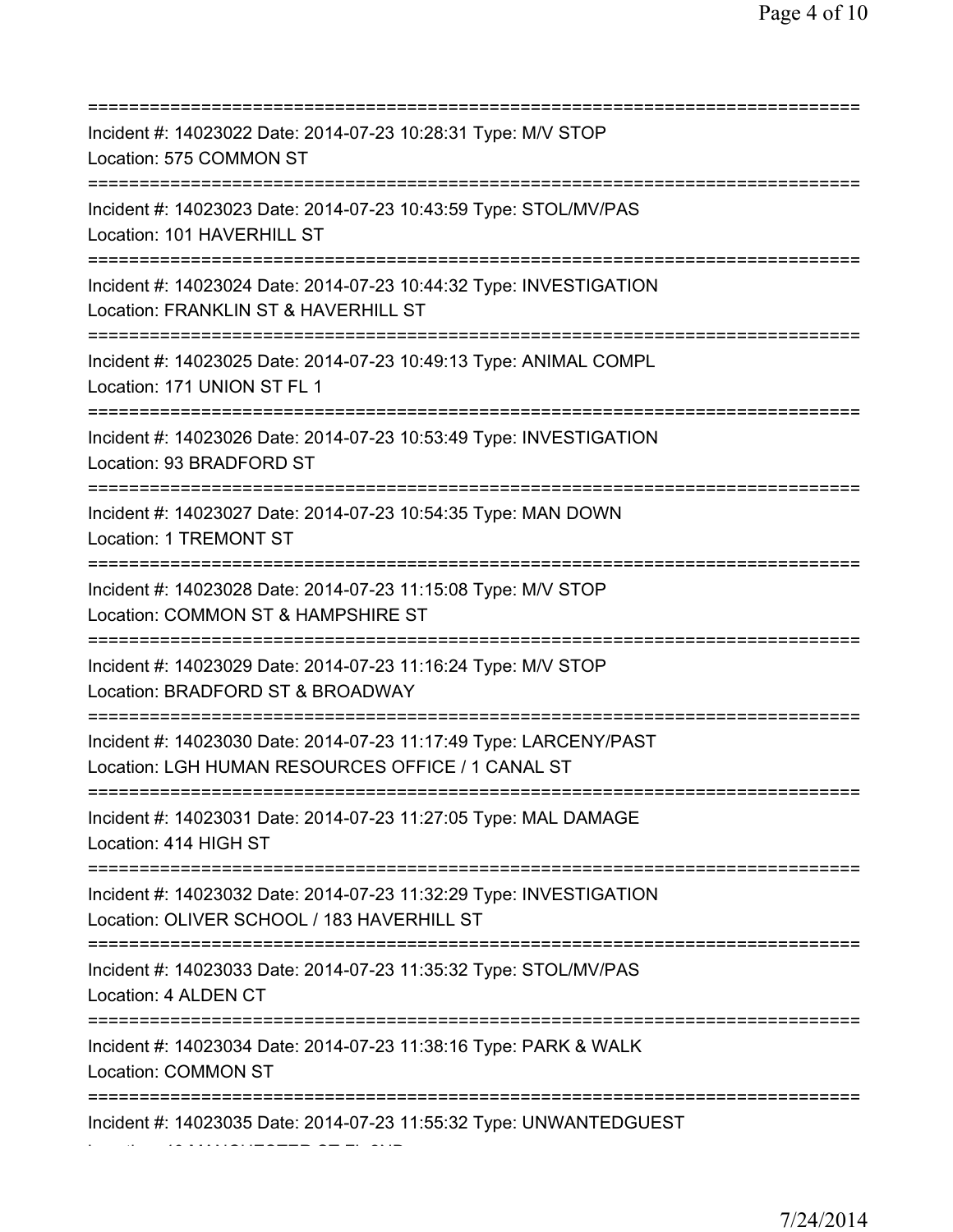| Incident #: 14023036 Date: 2014-07-23 12:04:03 Type: PARK & WALK<br>Location: S BROADWAY                                                         |
|--------------------------------------------------------------------------------------------------------------------------------------------------|
| Incident #: 14023037 Date: 2014-07-23 12:05:04 Type: DRUG OVERDOSE<br>Location: 23 DURANT ST                                                     |
| Incident #: 14023038 Date: 2014-07-23 12:07:55 Type: INVESTIGATION<br>Location: O'NEIL PARK / null                                               |
| Incident #: 14023039 Date: 2014-07-23 12:23:19 Type: HARASSMENT<br>Location: 17 MERRIMACK VIEW CT #2                                             |
| Incident #: 14023041 Date: 2014-07-23 12:25:45 Type: M/V STOP<br>Location: 1717 MONMOUTH ST<br>=====================================             |
| Incident #: 14023040 Date: 2014-07-23 12:26:05 Type: SHOPLIFTING<br>Location: SEVEN ELEVEN / 99 HAMPSHIRE ST<br>================================ |
| Incident #: 14023042 Date: 2014-07-23 12:27:41 Type: DISTURBANCE<br>Location: BROADWAY & LOWELL ST                                               |
| Incident #: 14023043 Date: 2014-07-23 12:27:58 Type: LARCENY/PAST<br>Location: 375 HAVERHILL ST #6<br>================================           |
| Incident #: 14023044 Date: 2014-07-23 12:47:01 Type: DISABLED MV<br>Location: RT. 114 & 495                                                      |
| Incident #: 14023045 Date: 2014-07-23 12:58:34 Type: 209A/VIOLATION<br>Location: 35 HANCOCK ST                                                   |
| Incident #: 14023046 Date: 2014-07-23 13:06:19 Type: M/V STOP<br>Location: 337 ESSEX ST<br>:===================================                  |
| Incident #: 14023047 Date: 2014-07-23 13:19:37 Type: AUTO ACC/NO PI<br>Location: 8 CEDAR ST<br>====================================              |
| Incident #: 14023048 Date: 2014-07-23 13:23:19 Type: HIT & RUN M/V<br>Location: E HAVERHILL ST & PROSPECT ST                                     |
| Incident #: 14023049 Date: 2014-07-23 13:42:17 Type: INVESTIGATION                                                                               |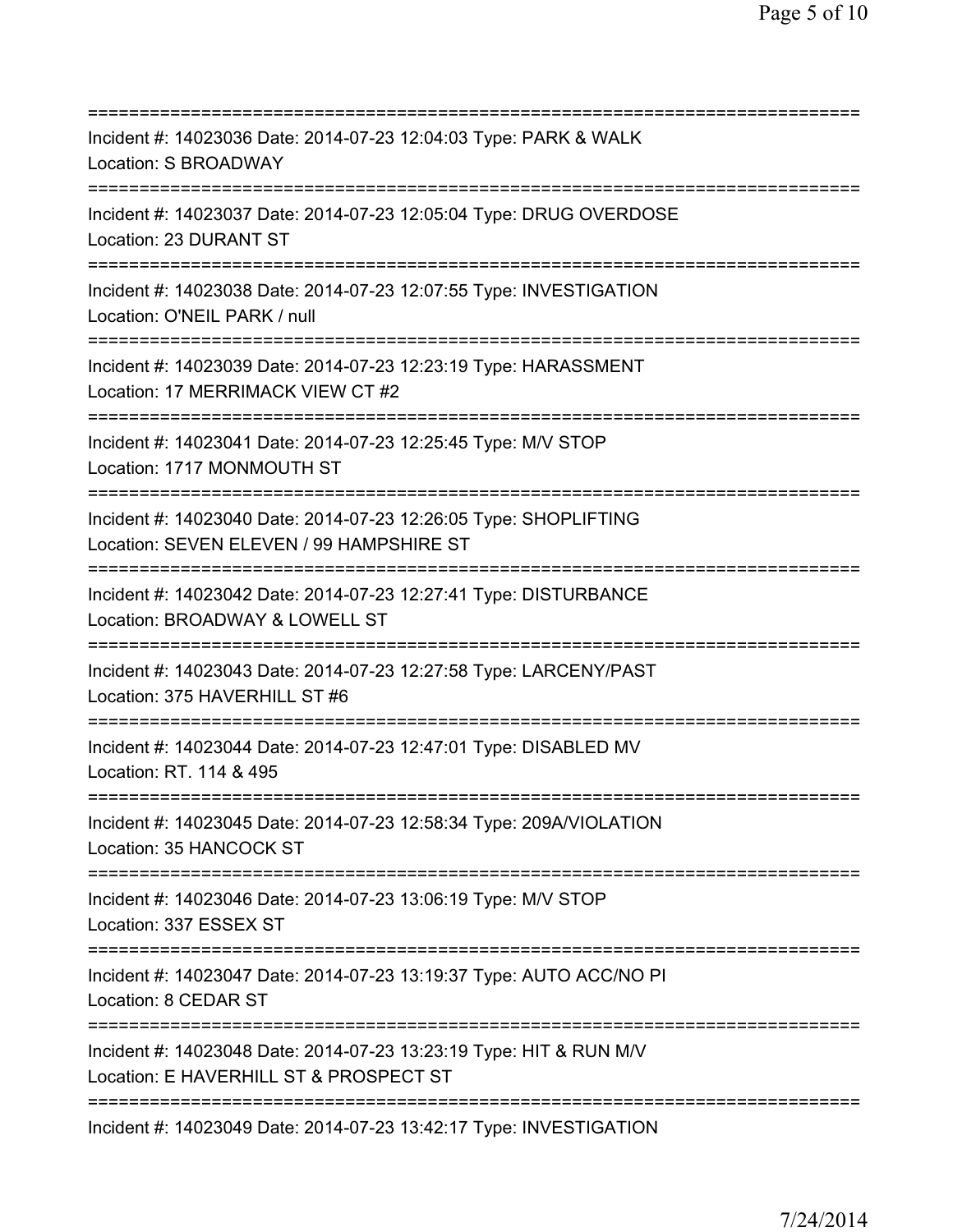| Incident #: 14023050 Date: 2014-07-23 14:04:28 Type: INVESTIGATION<br><b>Location: MARSTON ST</b><br>===========================             |
|----------------------------------------------------------------------------------------------------------------------------------------------|
| Incident #: 14023051 Date: 2014-07-23 14:13:45 Type: ALARM/BURG<br>Location: LAWRENCE F.F. FEDERAL C.U. / 14 AMESBURY ST                     |
| Incident #: 14023052 Date: 2014-07-23 14:37:31 Type: ALARM/BURG<br>Location: 103 RIVER POINTE WY #2102                                       |
| Incident #: 14023054 Date: 2014-07-23 14:45:19 Type: INVESTIGATION<br>Location: 1 HOBSON ST                                                  |
| Incident #: 14023053 Date: 2014-07-23 14:45:22 Type: NOTIFICATION<br>Location: 1085 ESSEX ST<br>=====================================        |
| Incident #: 14023055 Date: 2014-07-23 14:51:30 Type: HIT & RUN M/V<br>Location: CORNISH ST & JACKSON ST                                      |
| Incident #: 14023056 Date: 2014-07-23 15:03:18 Type: AUTO ACC/UNK PI<br>Location: PROSPECT & GENERAL<br>==============                       |
| Incident #: 14023057 Date: 2014-07-23 15:05:48 Type: DOMESTIC/PAST<br>Location: PENTUCKETT MEDICAL / 500 MERRIMACK ST                        |
| Incident #: 14023058 Date: 2014-07-23 15:07:14 Type: TOW OF M/V<br>Location: FARNHAM ST & S UNION ST                                         |
| Incident #: 14023059 Date: 2014-07-23 15:15:50 Type: MEDIC SUPPORT<br>Location: J + J SUPER SUB / 277 MERRIMACK ST                           |
| Incident #: 14023060 Date: 2014-07-23 15:28:07 Type: ASSSIT OTHER PD<br>Location: BROADWAY & PARK ST<br>==================================== |
| Incident #: 14023061 Date: 2014-07-23 15:32:17 Type: SUS PERS/MV<br>Location: 104 WACHUSETTS AV                                              |
| Incident #: 14023062 Date: 2014-07-23 15:37:00 Type: INVESTIGATION<br>Location: 66 HAMPSHIRE ST                                              |
| Incident #: 14023063 Date: 2014-07-23 15:54:50 Type: RECOV/STOL/MV                                                                           |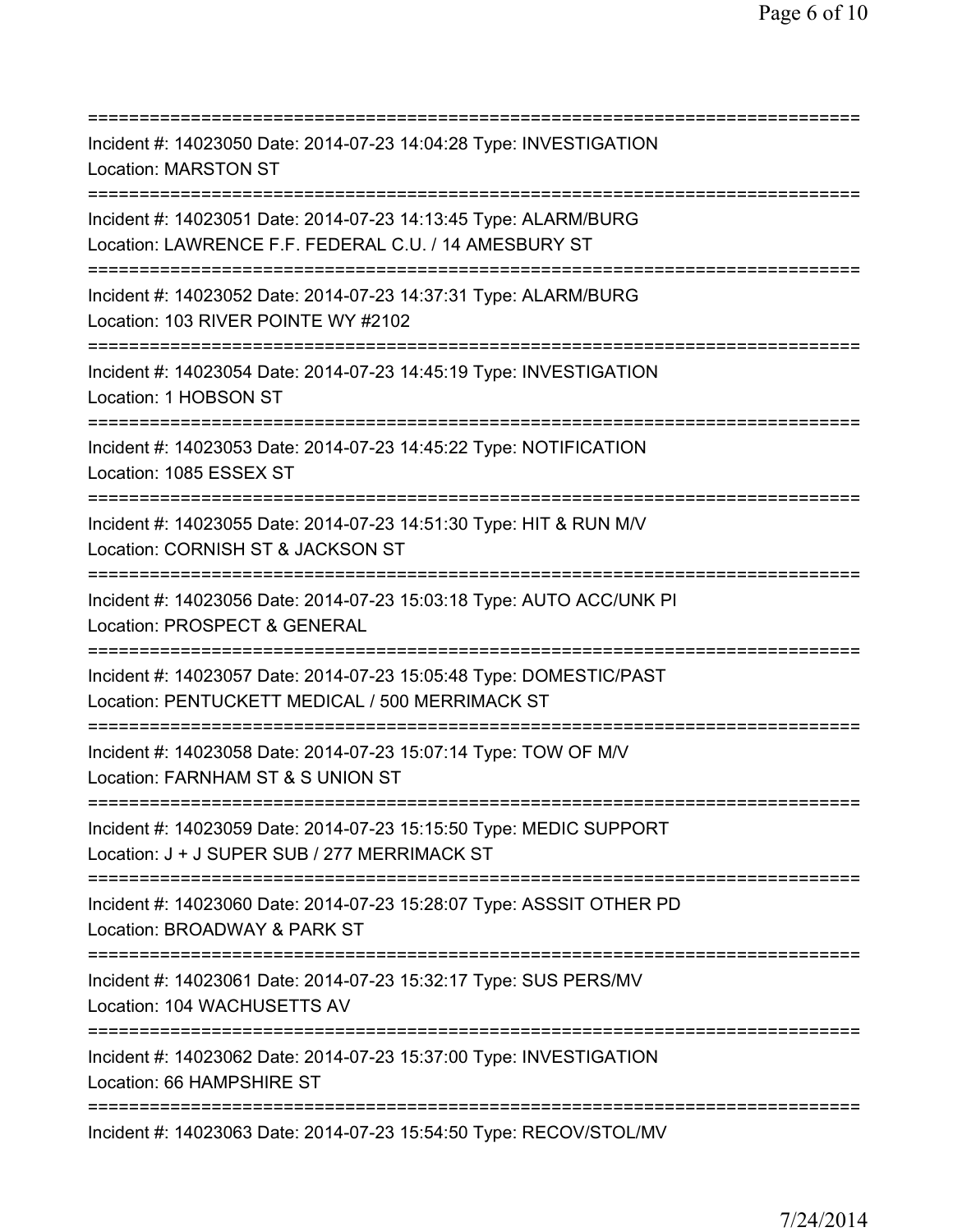Location: GUILMETTE SCHOOL / 23 BODWELL ST =========================================================================== Incident #: 14023064 Date: 2014-07-23 16:06:22 Type: M/V STOP Location: CENTRAL BRIDGE / 0 MERRIMACK ST =========================================================================== Incident #: 14023065 Date: 2014-07-23 16:10:06 Type: ALARM/BURG Location: 35 S BROADWAY =========================================================================== Incident #: 14023066 Date: 2014-07-23 16:37:51 Type: PARK & WALK Location: BRADFORD ST & BROADWAY =========================================================================== Incident #: 14023067 Date: 2014-07-23 16:38:38 Type: PARK & WALK Location: ESSEX ST =========================================================================== Incident #: 14023068 Date: 2014-07-23 16:49:29 Type: UNWANTEDGUEST Location: 24 BROMFIELD ST FL 1 =========================================================================== Incident #: 14023069 Date: 2014-07-23 16:51:25 Type: AUTO ACC/NO PI Location: CENTRE ST & HAMPSHIRE ST =========================================================================== Incident #: 14023070 Date: 2014-07-23 16:52:49 Type: MEDIC SUPPORT Location: 490 HAMPSHIRE ST #606 =========================================================================== Incident #: 14023071 Date: 2014-07-23 16:59:58 Type: E911 HANGUP Location: 66 BROMFIELD ST FL 2ND =========================================================================== Incident #: 14023072 Date: 2014-07-23 17:18:57 Type: ALARM/BURG Location: RESD; PEDRO JAVIER9789025293 / 215 HIGH ST =========================================================================== Incident #: 14023073 Date: 2014-07-23 17:19:20 Type: B&E FOLLOW UP Location: 80 SUNRAY ST =========================================================================== Incident #: 14023074 Date: 2014-07-23 17:29:41 Type: MEDIC SUPPORT Location: 25 SUMMER ST =========================================================================== Incident #: 14023075 Date: 2014-07-23 17:32:27 Type: ALARM/BURG Location: RESD; DUNCAN, RADASY9783282740 / 7 CUTLER ST =========================================================================== Incident #: 14023076 Date: 2014-07-23 17:39:25 Type: FIGHT Location: COR UNUM MEAL CENTER / 191 SALEM ST ===========================================================================

Incident #: 14023077 Date: 2014 07 23 17:48:25 Type: TOW OF M/V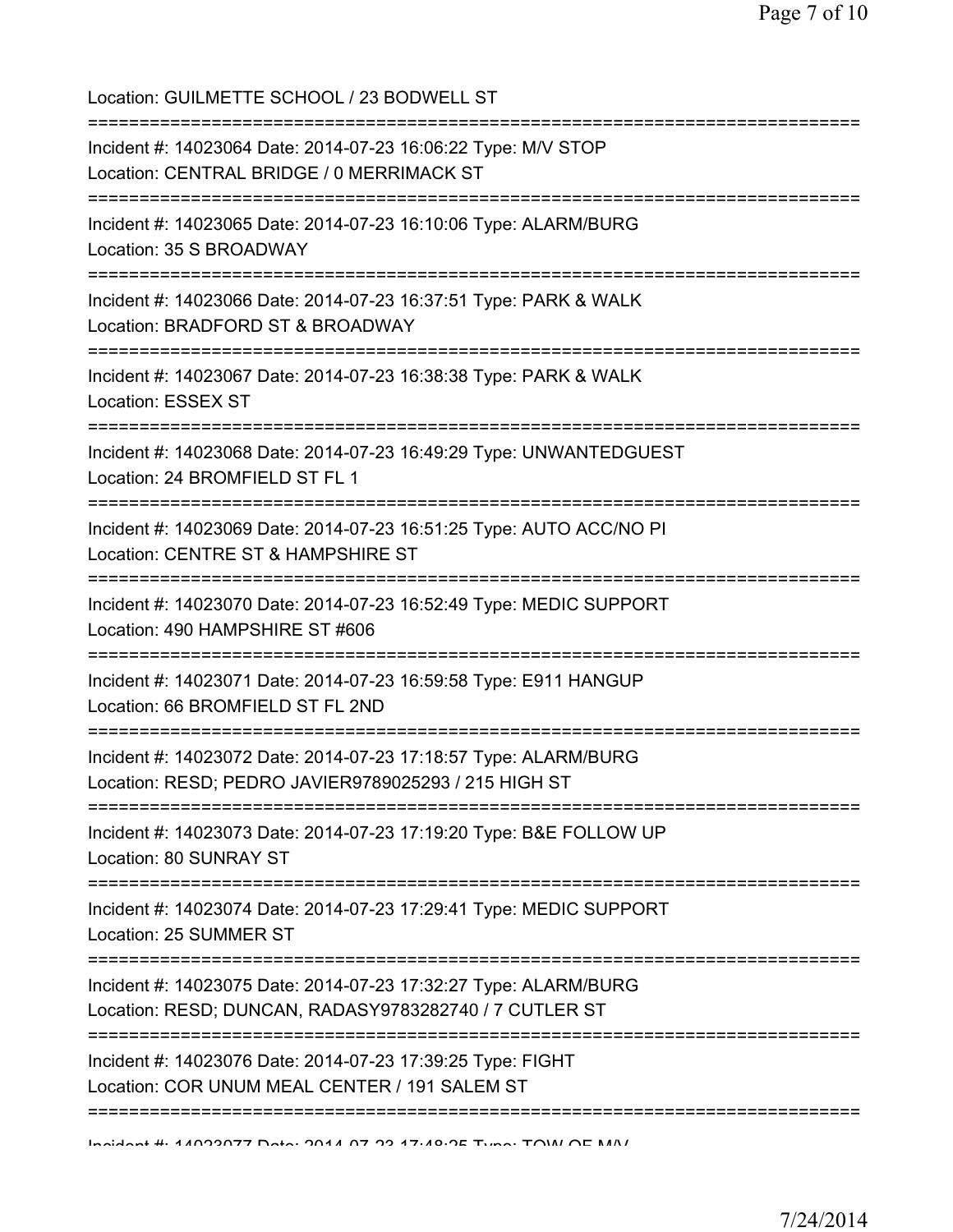Location: 266 BROADWAY

| Incident #: 14023079 Date: 2014-07-23 17:51:23 Type: AUTO ACC/UNK PI<br>Location: 139 WATER ST                                   |
|----------------------------------------------------------------------------------------------------------------------------------|
| ==================<br>Incident #: 14023080 Date: 2014-07-23 17:52:52 Type: FIGHT<br>Location: PARKER ST & SPRINGFIELD ST         |
| Incident #: 14023081 Date: 2014-07-23 17:55:20 Type: HIT & RUN M/V<br>Location: 95 NEWTON ST                                     |
| Incident #: 14023082 Date: 2014-07-23 18:01:01 Type: NOISE ORD<br>Location: AVON ST & E HAVERHILL ST<br>.----------------------- |
| Incident #: 14023083 Date: 2014-07-23 18:07:23 Type: SUS PERS/MV<br>Location: ALDER ST & POPLAR ST                               |
| Incident #: 14023084 Date: 2014-07-23 18:18:31 Type: NOTIFICATION<br>Location: 4 EXETER ST #1                                    |
| Incident #: 14023085 Date: 2014-07-23 18:19:41 Type: 209A/VIOLATION<br>Location: 48 DUCKETT AV                                   |
| Incident #: 14023086 Date: 2014-07-23 18:25:27 Type: KEEP PEACE<br>Location: 161 S UNION ST                                      |
| Incident #: 14023088 Date: 2014-07-23 18:36:13 Type: GENERAL SERV<br>Location: 14 ABBOTT ST                                      |
| Incident #: 14023087 Date: 2014-07-23 18:37:52 Type: UNWANTEDGUEST<br>Location: 290 HOWARD ST FL 3                               |
| Incident #: 14023089 Date: 2014-07-23 19:01:13 Type: THREATS<br>Location: 16 KENDALL ST                                          |
| Incident #: 14023090 Date: 2014-07-23 19:12:33 Type: CK WELL BEING<br>Location: 285 ESSEX ST #2B                                 |
| Incident #: 14023091 Date: 2014-07-23 19:18:31 Type: SUS PERS/MV<br>Location: SOUTH UNION MEAT MARKET / 127 S UNION ST           |
|                                                                                                                                  |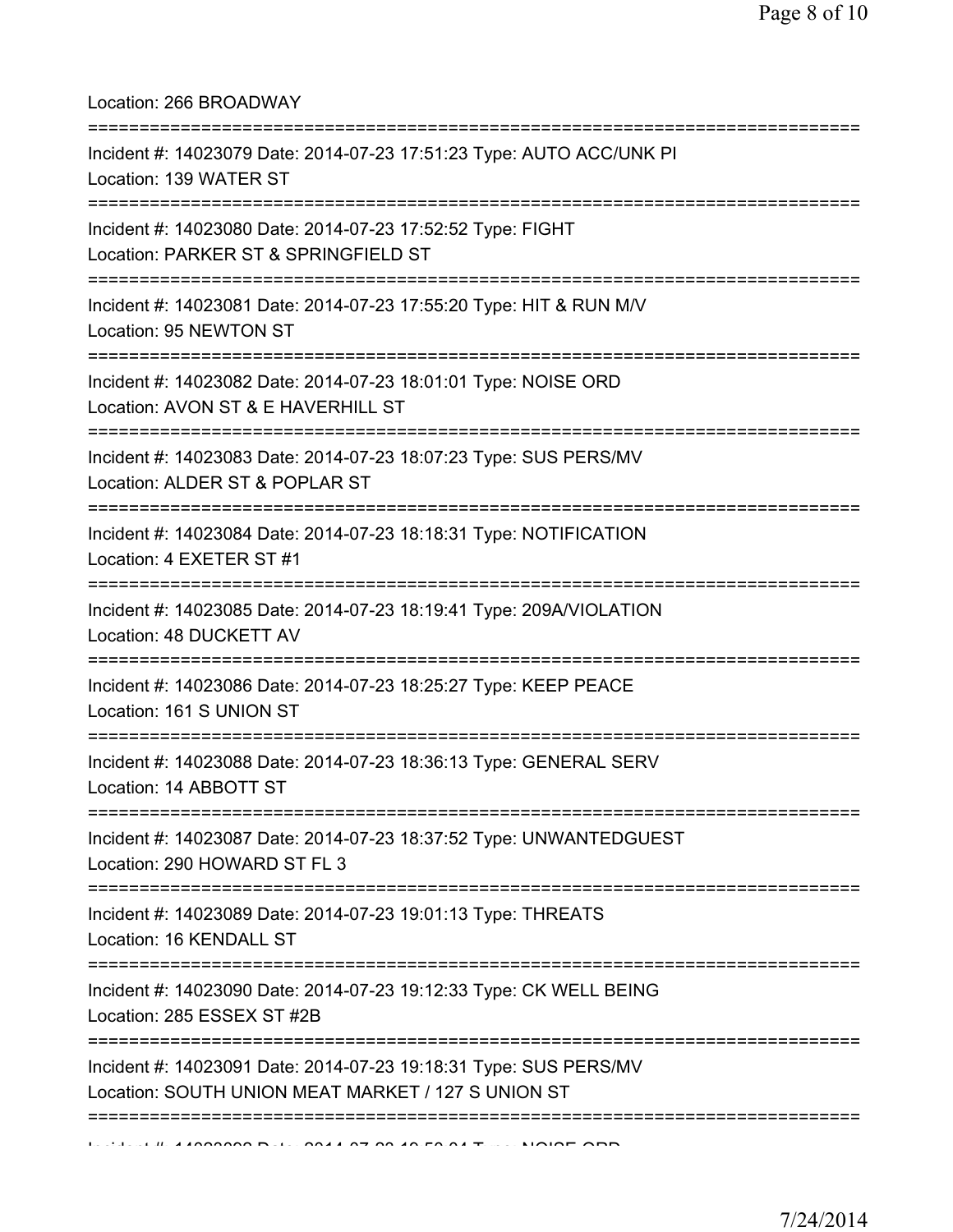| Location: FARNHAM ST & S UNION ST                                                                                                      |
|----------------------------------------------------------------------------------------------------------------------------------------|
| Incident #: 14023093 Date: 2014-07-23 20:09:15 Type: B&E/PAST<br>Location: 170 E HAVERHILL ST<br>===================================== |
| Incident #: 14023094 Date: 2014-07-23 20:14:30 Type: THREATS<br>Location: 4 WOODLAND ST<br>======================                      |
| Incident #: 14023095 Date: 2014-07-23 20:33:13 Type: FIRE WORKS<br>Location: 118 SALEM ST                                              |
| Incident #: 14023096 Date: 2014-07-23 20:33:50 Type: B&E/MV/PAST<br>Location: 14 BEACON ST                                             |
| Incident #: 14023097 Date: 2014-07-23 20:35:18 Type: DISORDERLY<br>Location: 60 MELVIN ST                                              |
| Incident #: 14023098 Date: 2014-07-23 20:40:16 Type: E911 HANGUP<br>Location: 189 MAPLE ST #3P                                         |
| Incident #: 14023099 Date: 2014-07-23 20:40:49 Type: ALARM/BURG<br>Location: BUTLER RENTAL / 293 HAMPSHIRE ST                          |
| Incident #: 14023100 Date: 2014-07-23 21:27:25 Type: INVEST CONT<br>Location: 95 ALDER ST                                              |
| Incident #: 14023101 Date: 2014-07-23 21:39:21 Type: WARRANT SERVE<br>Location: 109 MARKET ST FL 3                                     |
| Incident #: 14023102 Date: 2014-07-23 21:54:56 Type: DOMESTIC/PAST<br>Location: 1 RUSSELL ST                                           |
| Incident #: 14023103 Date: 2014-07-23 22:04:43 Type: E911 HANGUP<br>Location: 54 HANCOCK ST                                            |
| Incident #: 14023104 Date: 2014-07-23 22:50:19 Type: NOISE ORD<br>Location: 112 MARSTON ST #404                                        |
| Incident #: 14023105 Date: 2014-07-23 23:45:48 Type: DOMESTIC/PROG<br>Location: 4 CUSTER ST FL 2                                       |
|                                                                                                                                        |